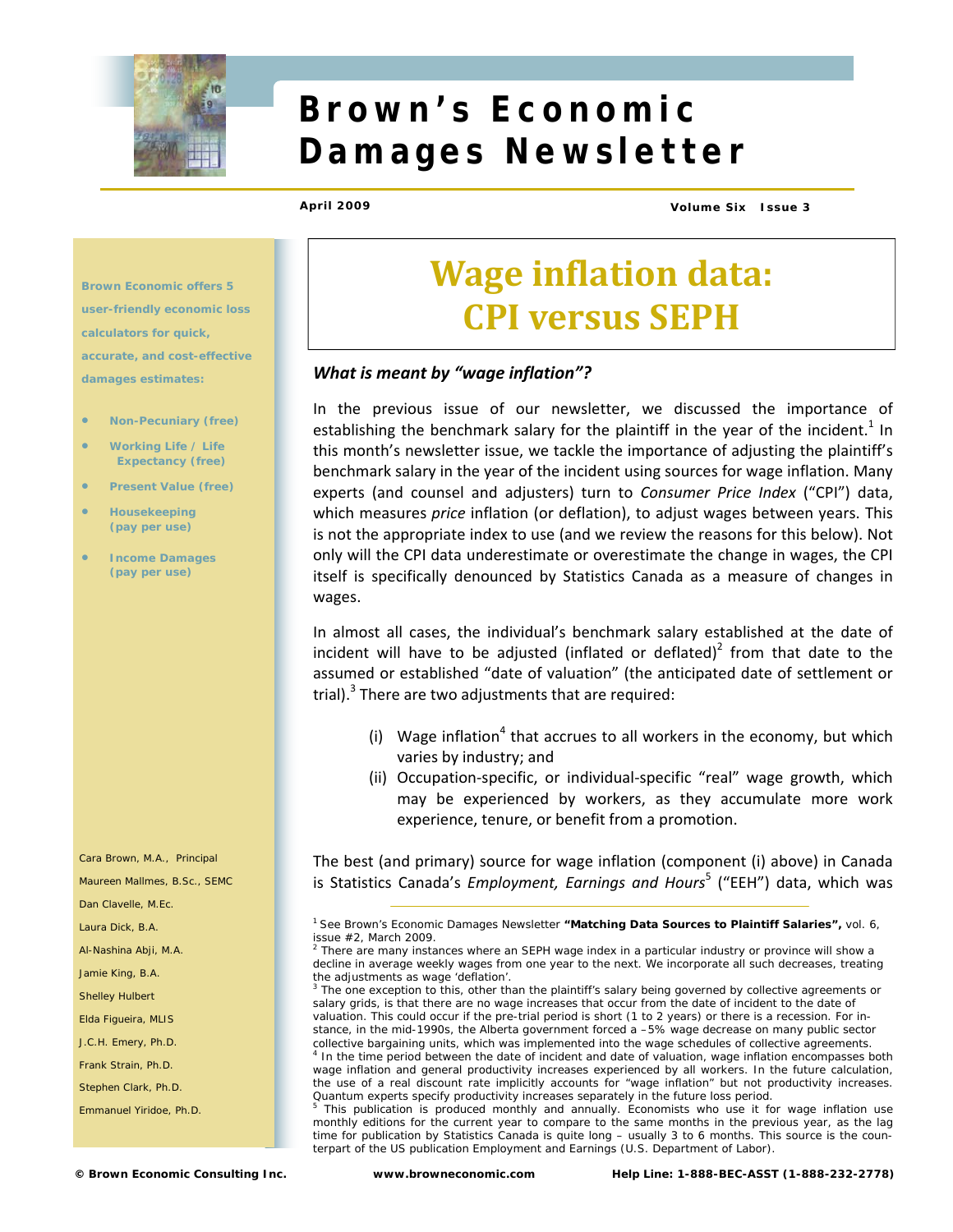replaced by Statistics Canada's *Survey of Employment, Payrolls and Hours* ("SEPH") on January 1, 2001.<sup>6</sup> This data is "designed to provide monthly estimates to measure levels and month‐to‐month trends of payroll employment, paid hours and earnings."<sup>7</sup> The target population is "composed of all employers in Canada, except those primarily involved in agriculture, fishing and trapping, private household services, religious organizations and the military personnel of the defence services."<sup>8</sup> The definition of an employee covered in the SEPH survey is:

"…any person drawing pay for services rendered or for paid absences and for whom the employer must complete a Canada Revenue Agency T‐4 form. The employee concept includes full‐time employees, part-time employees (those who regularly work fewer hours than the standard work week of the establishment). **It also comprises working owners, directors, partners and other officers of incorporated businesses."**<sup>9</sup> (emphasis added)

Notably, this definition will *exclude* "owners or partners of unincorporated businesses, the self‐employed, unpaid family workers, persons working outside Canada, military personnel and casual workers for whom a T-4 is not required."<sup>10</sup> Nonetheless, tracking the trend of wage increases and decreases for wage earners in a similar industry sector will yield some idea of the types of adjustments that could be applied to a sole proprietor in the same industry sector.

Prior to 1991, the EEH data should be used, and is categorized by *Standard Industrial Classification* code ("SIC"),<sup>11</sup>by province and territory.12 After 1991, SEPH data should be used; it is categorized by the *North American Industry Classification system* ("NAICS") codes, and by province and territory.13

On March 31, 2009, with the release of the January 2009 SEPH data, Statistics Canada changed the estimation method used to compile the SEPH data in order to "improve the quality of the data at the provincial and territorial levels." This affected the measure we rely on, that of 'average weekly earnings'. Previously released estimates back to 2001 will be replaced to "ensure continuity in data series." At the same time, Statistics Canada included "data quality indicators" into many of the SEPH data points. In doing so, Statistics Canada now suppresses any data that is deemed "unreliable for publication" when the coefficient of variation is more than 35% with a data indicator of 'F'.<sup>15</sup> The main goals of the new estimation method were to:

- ♦ "Replace the current estimator, which has a risk of being biased for certain domains, with an approximately unbiased estimator for domains with sufficient sample size"; $^{15}$
- ♦ Review data needs to ensure efficient sample allocation;
- Weight the relative importance of industries within provinces and territories;
- ♦ Omit data from establishments with fewer than two employees; and
- $\bullet$  Increase the monthly sample size from 11,000 to 15,000 units.<sup>16</sup>

<sup>6</sup> SEPH is a monthly survey that combines two sources of data: a census of administrative data and an establishment based survey, the *Business Payrolls Survey* ("BPS"). This source is the counterpart of the U.S. publication *Employment and Earnings* (U.S. Department of Labor). The EEH data was replaced by the SEPH data back to 1991. The EEH data was retained for years prior to 1991.

Statistics Canada, *Employment, Earnings and Hours January 2009* catalogue no. 72-002-X, p. 352. 8

Statistics Canada, *Employment, Earnings and Hours January 2009* catalogue no. 72-002-X, p. 353. 9

<sup>&</sup>lt;sup>10</sup> Statistics Canada, Employment, Earnings and Hours January 2009 catalogue no. 72-002-X, p. 356.<br><sup>11</sup> While this classification scheme is not ideal (as it does not report wage changes by occupation, but rather by indust literature findings that productivity increases vary significantly by industry, and are also susceptible to geographical differences.<br><sup>12</sup> Similar data for census metropolitan areas are not available.<br><sup>13</sup> Concordance bet

*<sup>(</sup>SCG) and the 1997 North American Industrial Classification System (NAICS),* catalogue no. 12F0092XDB released January 17, 2000. A description of the various industries and groups of industries is contained in the "North American Industrial Classification System" manual, catalogue no. 12-501-

XPE.<br><sup>14</sup> Statistics Canada, **Survey of Employment Payrolls and Hours (SEPH)** *Note to users* released on March 26, 2009.<br><sup>15</sup> The main improvement with this estimation technique was to eliminate the need for the provincia wide estimates in terms of the census administrative data (from which data on the total number of employees and earnings are gathered) vis-à-vis the BPS data (which provides earnings data but not total number of employees). In other words, "The new estimation method better reflects the particular characteristics of individual provinces and territories". (Source: Statistics Canada, Labour Statistics Division, *Improvements in 2009 to the Survey of Employment, Payrolls and Hours* March 2009, p. 2).<br><sup>16</sup> Statistics Canada, *Redesign of the Survey of Employment Payrolls and Hours Change of Estimator and Sampling Plan March 2009, p. 5.*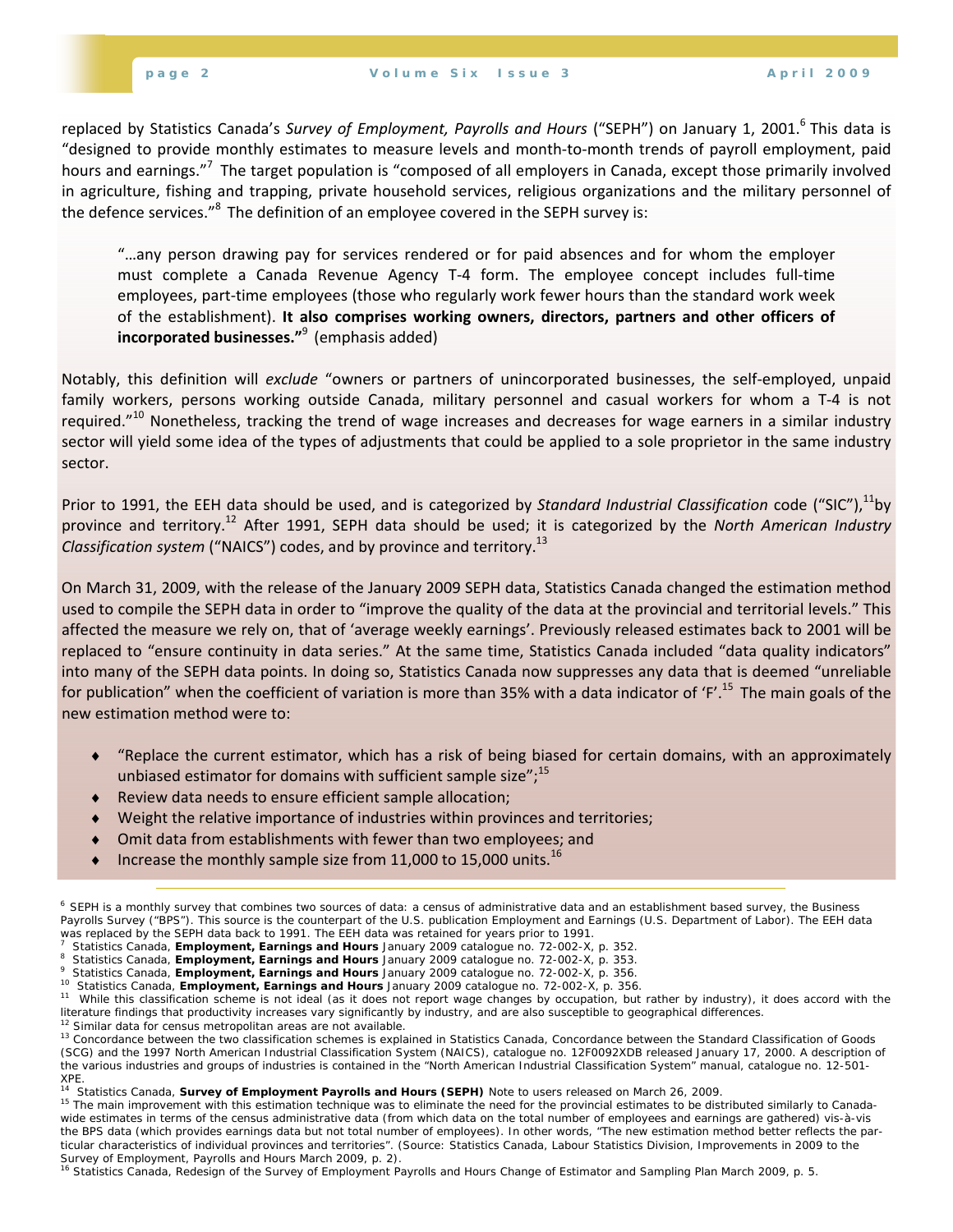#### **Brown's Economic Damages Newsletter page 3**

Statistics Canada admits that with this new estimation technique, and the assignment of quality indicators, it is "more dependent on sample size to generate good quality data at the province and territorial level" so when sample sizes are too small to produce reliable estimates the series will no longer be available. Statistics Canada expects this to occur mostly at the province/territory 4 digit NAICS level.<sup>17</sup> The implication for forensic experts is that prior to 2009, we may have data for various 4‐digit NAICS codes but after 2009 they might be suppressed. This will mean reverting to a 3‐digit NAICS code (a more aggregated industry sector) after 2009 for wage data.<sup>18</sup>Statistics Canada's evaluation of the impact of the new estimation method is that users will "see...shifts and more variability at the provincial and territorial level" but the estimates are "considered more accurate under the new method."<sup>19</sup>

Notably, the EEH/SEPH data reflect "wage inflation" (wage increases due to cost‐of‐living increases) and also actual "productivity" adjustments (wage increases due to increased output in the economy) in the pre‐trial period. The EEH/ SEPH data do *not* reflect "real" or individual‐specific wage growth (component (ii) above) because it averages many heterogeneous workers together (i.e., across all companies, unionized and non-unionized employment, people of all ages, and varying degrees of tenure). In other words, wages for entry-level workers are combined with wages for senior workers, across many different occupations. Individual increases for promotions or merit increases are offset by wage decreases experienced in industries with declining employment or wage freezes. "Real" wage growth is derived using data specific to age (where age acts as a proxy for work experience) or specific to level of responsibility or steps/ levels on a collective agreement (or, in the case of lawyers, the 'year of call to the bar'). It cannot be derived from the EEH/SEPH data; other sources must be used. This is the subject left to another newsletter topic.

The only exception to using the EEH/SEPH data is if it is known that the person would be governed by a particular compensation scheme (say, at a specific company) or by a particular collective agreement (say, as a nurse or teacher). In this case, the compensation grids and/or collective agreements will implicitly embody cost‐of‐living and productivity increases (or not, depending on the outcome of collective bargaining units) in the annual cost‐of‐living adjustments negotiated by the union. The differences in pay levels *from one year to the next* (or from one time period to the next time period) reflect the 'wage inflation' in these cases. (Note that differences in pay levels *between "steps" or "levels"* on pay grids reflect "real" wage growth, or component (ii) above, *not* wage inflation and productivity).

# *Why can't the CPI (price inflation) be used to adjust wages?*

Although the CPI is technically an index of change in prices for goods *and* services, it should be noted that the "services" included in this index are not an adequate representation of wages (even though in some isolated circumstances they represent the retail cost to consumers of purchasing labour), for several reasons. First, the factors that are responsible for the largest increase in the services component of the CPI are usually mortgage interest cost; prices for food purchased in restaurants; and tuition fees. Also included in this index are increases for rent and telephone services.<sup>20</sup> One can see simply from a description of these consumer services that they are a very indirect way of sampling the change in wages for banking employees, restaurant workers, university employees, landlords and the various personnel who provide telecommunications. Second, the various components of the goods and services index are weighted according to the proportion in which consumers distribute their income amongst the different goods and services. To the extent that this distribution is skewed more heavily to goods (and ones that are volatile, like food and energy), the CPI index will obscure the wage change in services with the wage change in goods (as they are

<sup>&</sup>lt;sup>17</sup> Statistics Canada, Labour Statistics Division, *Improvements in 2009 to the Survey of Employment, Payrolls and Hours* March 2009, p. 3.<br><sup>18</sup> For instance, the 3-digit NAICS code 611 is labeled "Educational services":

a wide variety of subjects. This instruction and training is provided by specialized establishments, such as schools, colleges, universities and training centres." The 4-digit NAICS code 6111 is "Elementary and Secondary Schools" whereas code 6112 is "Community Colleges and C.E.G.E.P.s" and code 6113 is "Universities." (Source: Statistics Canada, Nor*th American Industry Classification System (NAICS) – Canada 2007,* catalogue no. 12-501-XIE, pp. 466-468.) One can see that the 4-digit NAICS codes (6111, 6112, 6113) are more ideal and specific to a plaintiff's industry sector than 3-digit NAICS code (611), which combines and averages employee earnings across all

<sup>&</sup>lt;sup>19</sup> Statistics Canada, Labour Statistics Division, Improvements in 2009 to the Survey of Employment, Payrolls and Hours March 2009, p. 3. In graphing the old and new estimates for average weekly earnings back to 2001 in this publication, Statistics Canada found that there is now more variability in the new method for the smaller provinces (i.e., PEI) and territories (i.e., NWT, Yukon and Nunavut); and for the following industry sectors: forestry, logging and support; mining, quarrying and oil and gas extraction; utilities; information and cultural industries; and management of companies

and enterprises. <sup>20</sup>*The Consumer Price Index* (Ottawa: Minister of Industry, 2000).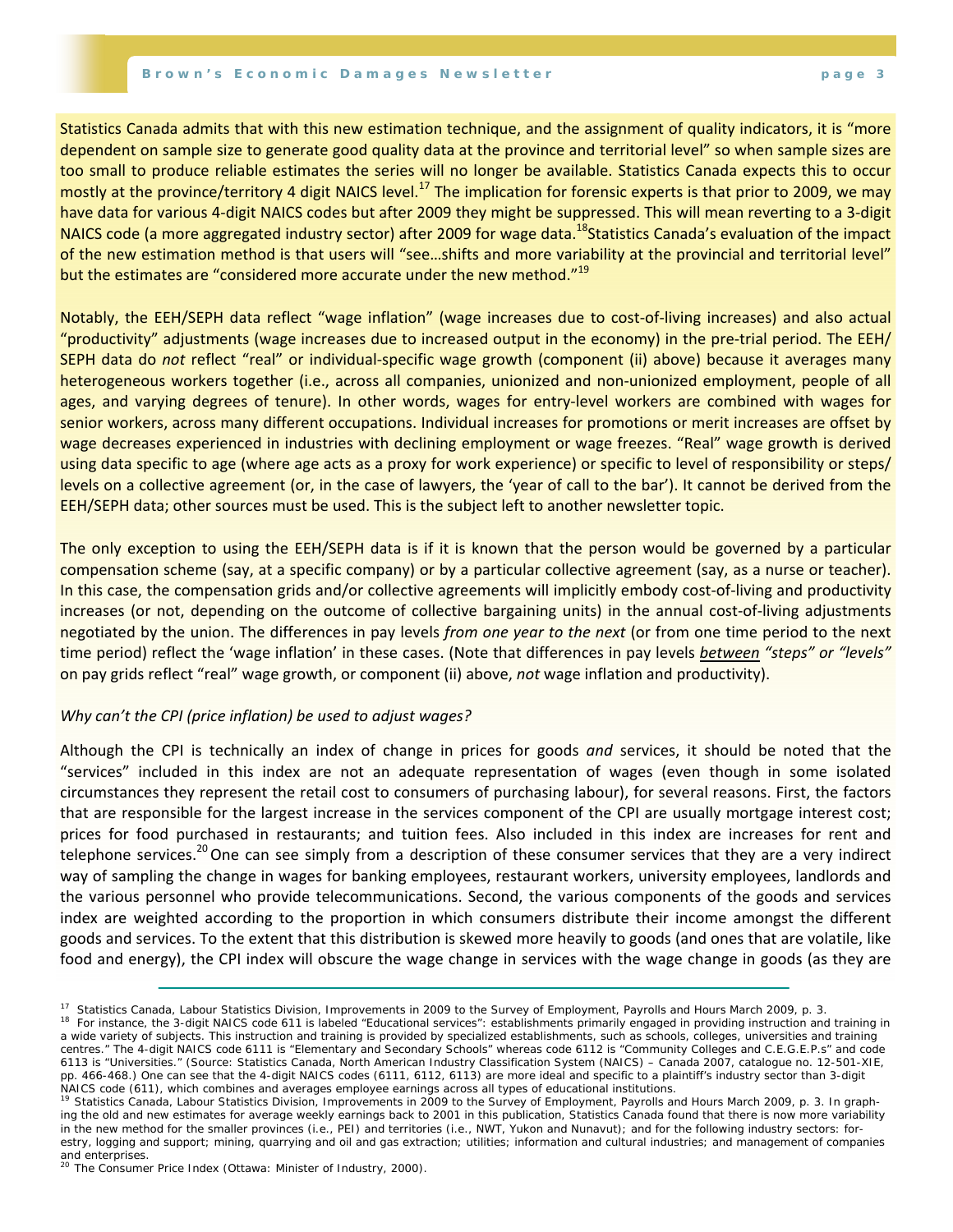combined in the index). Additionally, there are more measurement problems with the services basket than the goods basket.<sup>21</sup>

# Statistics Canada's *The consumer price index reference paper* <sup>22</sup> notes that

The CPI is an official measure of consumer price change through time and, as such, is of interest to government, unions, business organizations, research institutions and very large segments of the general public…This popularity, while indicative of wide acceptance, also poses problem because the CPI cannot serve all uses equally well. Users are advised, therefore, to approach the CPI with caution, especially when using it for purposes that lie outside of its main focus…

Even though the CPI is used as a measure of price‐induced changes in the purchasing power of the consumer dollar, the index does not dictate what the specific adjustments should be to wages and other forms of income. (emphasis added)

The authors also note that indices for provinces and census metropolitan areas should be used with caution, especially since only the shelter series in the index is based on city-specific price data.<sup>23</sup> This means that the CPI is not adequate to the task of adjusting for wage inflation by sector or industry, because it combines all services, whereas EEH/SEPH data differentiate wage changes by industry sector (using the NAICS codes). Forensic economists in the US concur that the CPI is *not* the correct measurement index to measure change of wages.<sup>24</sup>

We have performed several analyses that compare the change in *wage* inflation (as measured by the SEPH data back to 1991) to the change in *price* inflation (as measured by the CPI data) for various regions and industry sectors in Canada.

For instance, when we compare the main index for wage changes (the *industrial aggregate,* code 11‐91N, which averages all the industry sectors together) to the change in the *all‐items* Consumer Price index, we generally find a 6 to



10% overall difference in the aggregate change from 1991 to 2008. The differences are smaller for Nova Scotia (there is only a 1% difference in the aggregate change in this time frame) and bigger for Alberta (16%

[...continued on page 5]

Figure 1 shows that the change in prices does not always model the change in wages, even if the aggregate overall percentage change is similar in this time frame (1991 to 2008).

21 Prud'homme, M. & K. Kostenbauer, *Service Inflation: Why is it Higher? A Partial Examination of the Causes* (Ottawa: Statistics Canada Analytical Series Prices Division December 1997).

The ECI [US wage inflation data] differs from CPS [US price inflation] data in that it relies on not one, but two major components. Both include hourly wages, but the difference between the two in this measure is that ECI includes straight-time wage and salary rates, production bonuses, incentive earnings, commission payments, and cost of living adjustments. The second major component, present in ECI but not in CPS data, is employer benefits, which contains several different categories….Perhaps one way to describe the difference between the two studies is to say that the CPS data track the "change in average wages" while the ECI track the "average change in wages."

<sup>&</sup>lt;sup>22</sup> The *Consumer Price Index Reference Paper* (Ottawa: Statistics Canada, 1995), pp. 22-23.<br><sup>23</sup> *The Consumer Price Index Reference Paper* (Ottawa: Statistics Canada, 1995), p. 26.<br><sup>24</sup> For example see Martin, G.D. & Va write: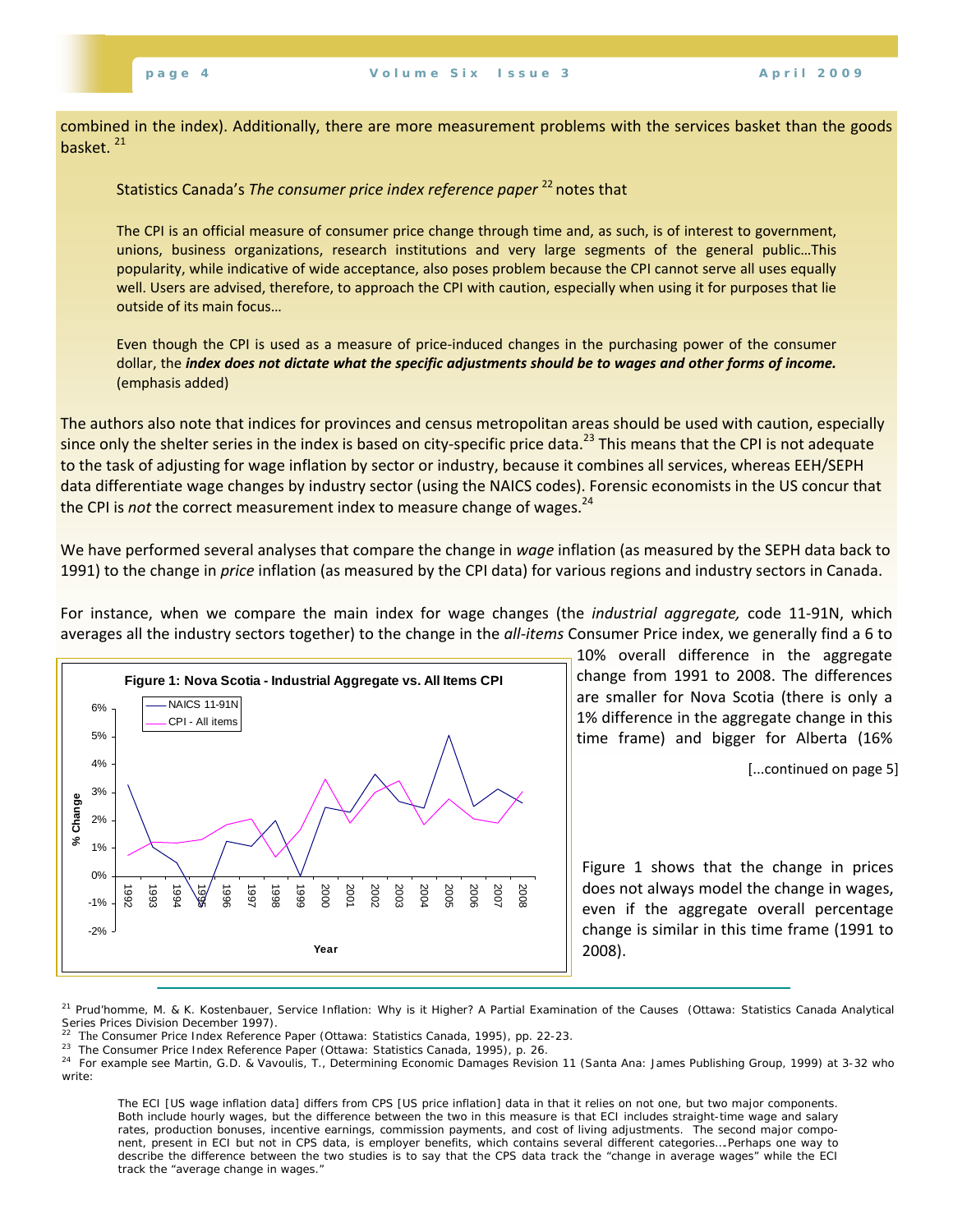difference). The latter difference is likely due to the impact of the resource industry on the change in wages in Alberta. The year‐by‐year changes are still quite different however. Figures 1 and 2 plot the year‐by‐year percentage changes in the industrial aggregate to the CPI, all‐items index.



Figure 2 shows that while the two indices are tracking movements in similar directions (except for 1994‐ 95 when wages experienced a downward adjustment), the magni‐ tude of the changes is quite differ‐ ent for most years (only 1999 to 2003 are similar in direction and magnitude).

The differences *within* industry sectors are far more dramatic. For instance, if a user wanted to model the wage changes to the plaintiff's salary within a specific industry, the SEPH provides a wealth of data for this process, unlike the CPI data.

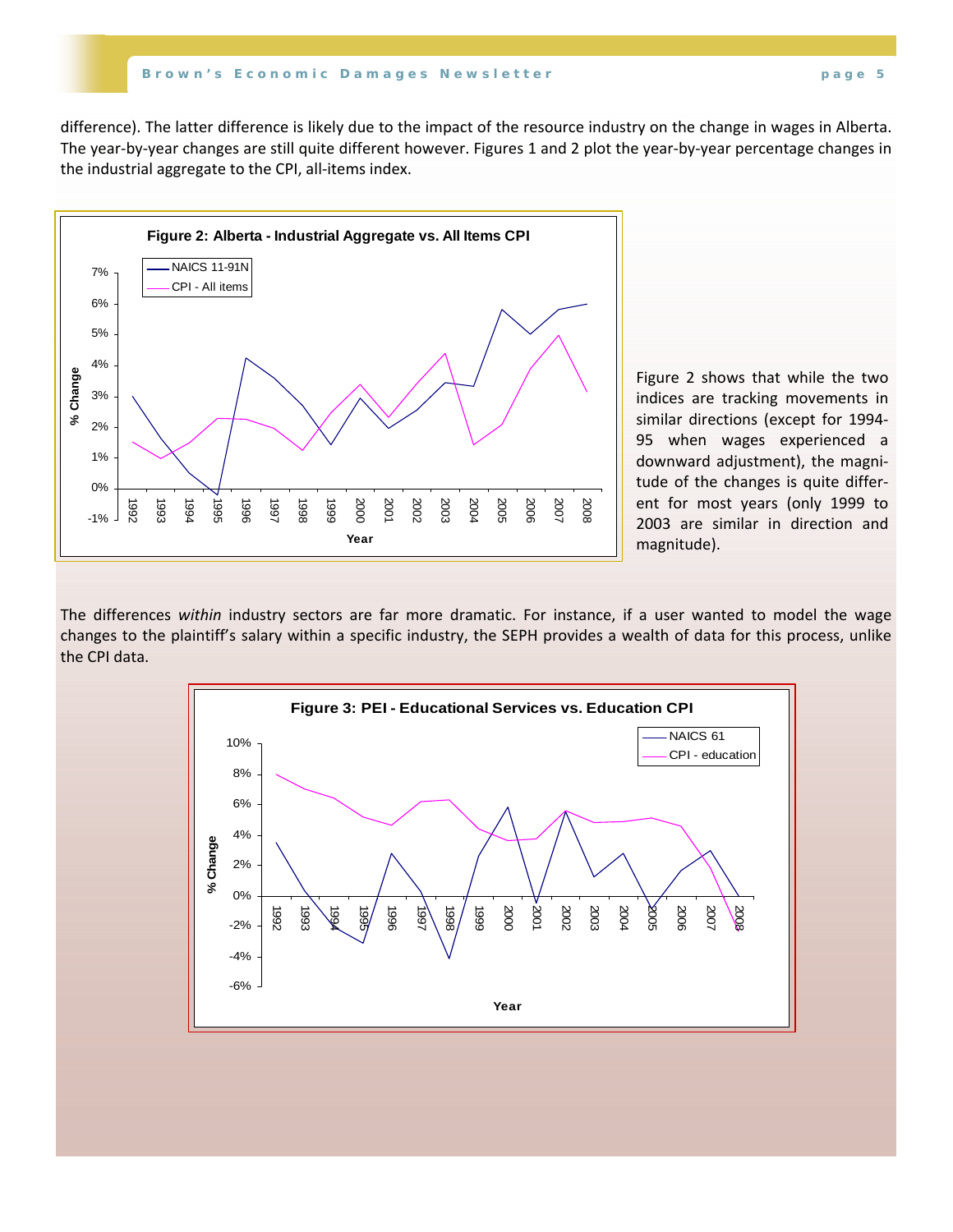

Figures 3, 4 and 5 compare the educational wage index (NAICS code 61) in PEI and New Brunswick and Ontario to the CPI sub‐index "recreation, education and reading". We can see that these indices are measuring quite different things. The educational wage index is measuring the wages paid to staff in educational institutions (high schools, colleges, universities, etc.). In contrast, the CPI sub-index "recreation, education and reading" is tracking the cost of toys, recreational vehicles and equipment, and tuition fees and other reading material. Both the year‐by‐year changes and the overall aggregate change of these indices show how erroneous it would be to attempt to model the change in wages of educational staff using the CPI sub-index that includes "education".

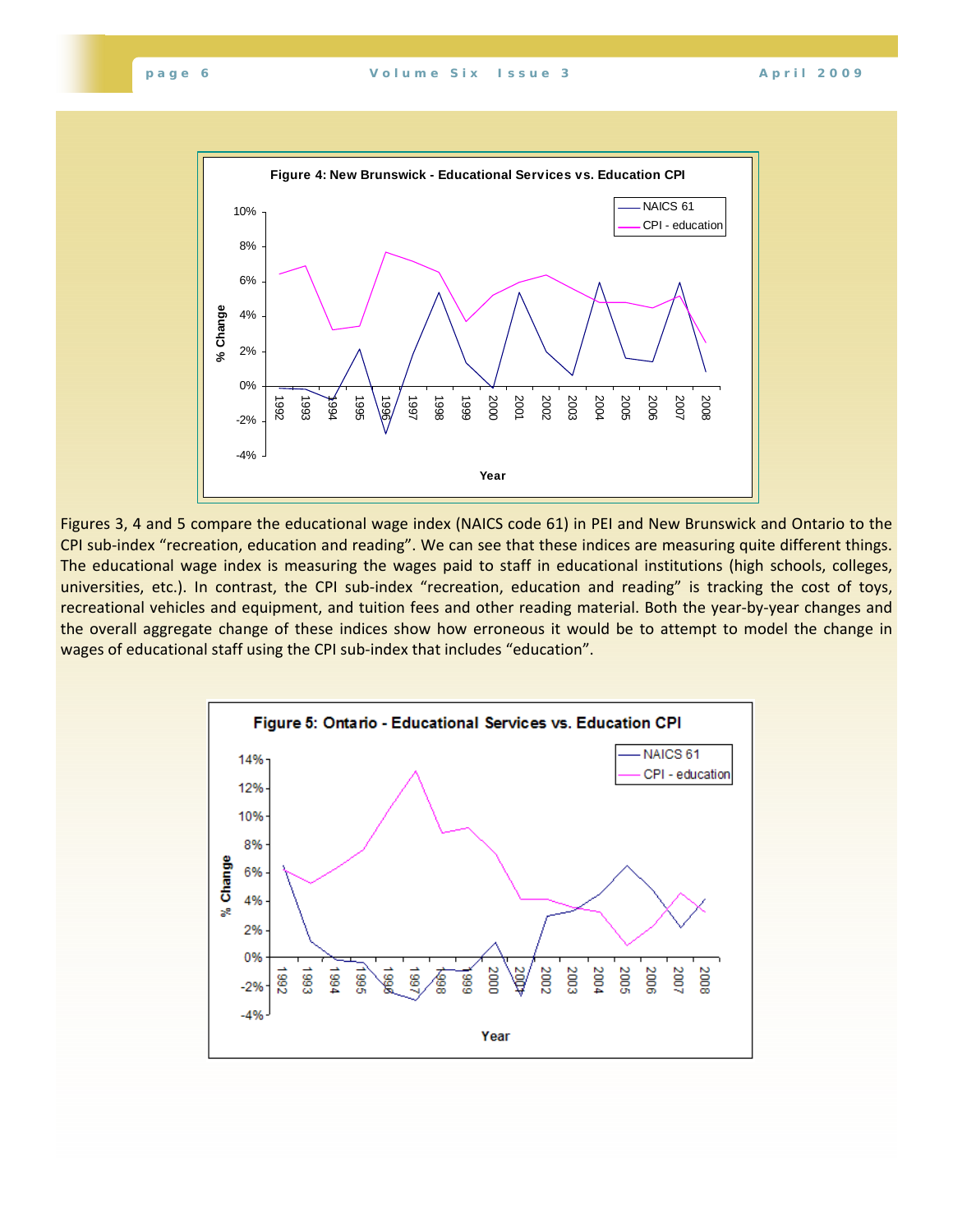#### **Brown's Economic Damages Newsletter page 7**

A final comparison below shows the difference between the transportation and warehousing wage index (NAICS code 48-49) with the sub-index from the CPI called "transportation". The latter tracks the cost of purchasing or leasing vehicles, along with the usage costs (fuel and insurance and maintenance). The former tracks the wages paid to individuals who are employed in the business of managing transportation equipment and operating and sorting vehicles. The CPI index is measuring a consumer cost; the SEPH index is tracking the wages paid to individuals transporting goods in the economy. Not only are the year‐by‐year changes dramatically different in magnitude, they are also different in direction (one is positive when the other is negative).



## *Matching industry sector to plaintiff's wages*

One of the most important aspects of utilizing wage inflation data is to match the SIC/NAICS code (which represents the industry within which the individual works) with the individual in question when his/her occupation does not intuitively suggest a particular industry. This is relatively straightforward if the person is a construction tradesperson, but more complicated with a clerical worker. In the latter case, the SIC/NAICS index will reflect clerical workers in many industries; so it is important to determine the industry within which the worker would have been located (and reaffirms the importance of industry analysis). When it is unclear where the person would have worked, or all industries are possibilities, then the industrial aggregate index is the appropriate index to use.

Figures 1 through 6 also demonstrate how important it is to choose the correct industry grouping to match the plaintiff's salary. There are significant variances between industry indices. It is not appropriate to simply use the industrial aggregate (the overall average) without reference to the industry within the plaintiff is employed. There is a good‐sized literature that discusses the persistence of inter‐industry differences in wage levels.